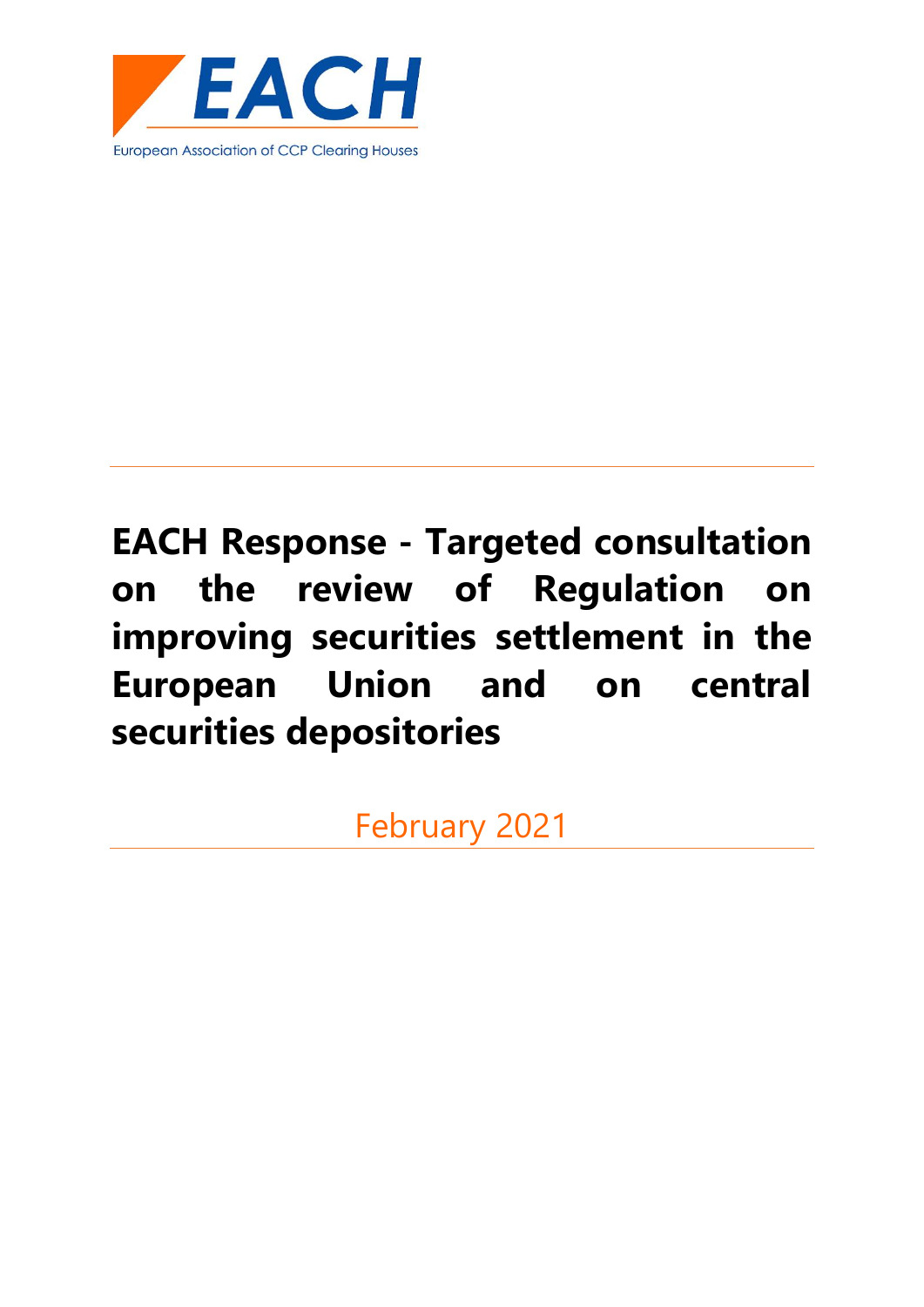# **Contents**

| Question 33.2: If you answered "Other" to Question 33.1, please specify to which elements                                                                                               |  |
|-----------------------------------------------------------------------------------------------------------------------------------------------------------------------------------------|--|
|                                                                                                                                                                                         |  |
|                                                                                                                                                                                         |  |
|                                                                                                                                                                                         |  |
|                                                                                                                                                                                         |  |
|                                                                                                                                                                                         |  |
| Question 34: The Commission has received input from various stakeholders concerning the<br>settlement discipline framework. Please indicate whether you agree (rating from 1 to 5) with |  |
| Question 34.1 Please explain your answers to question 34, providing where possible                                                                                                      |  |
| 6. 'Rules on buy-ins should be differentiated, taking into account different markets,                                                                                                   |  |
|                                                                                                                                                                                         |  |
|                                                                                                                                                                                         |  |
| 9. 'The asymmetry in the reimbursement for changes in market prices should be                                                                                                           |  |
|                                                                                                                                                                                         |  |
| Question 36: Which suggestions do you have for the improvement of the settlement                                                                                                        |  |
|                                                                                                                                                                                         |  |
|                                                                                                                                                                                         |  |
|                                                                                                                                                                                         |  |
|                                                                                                                                                                                         |  |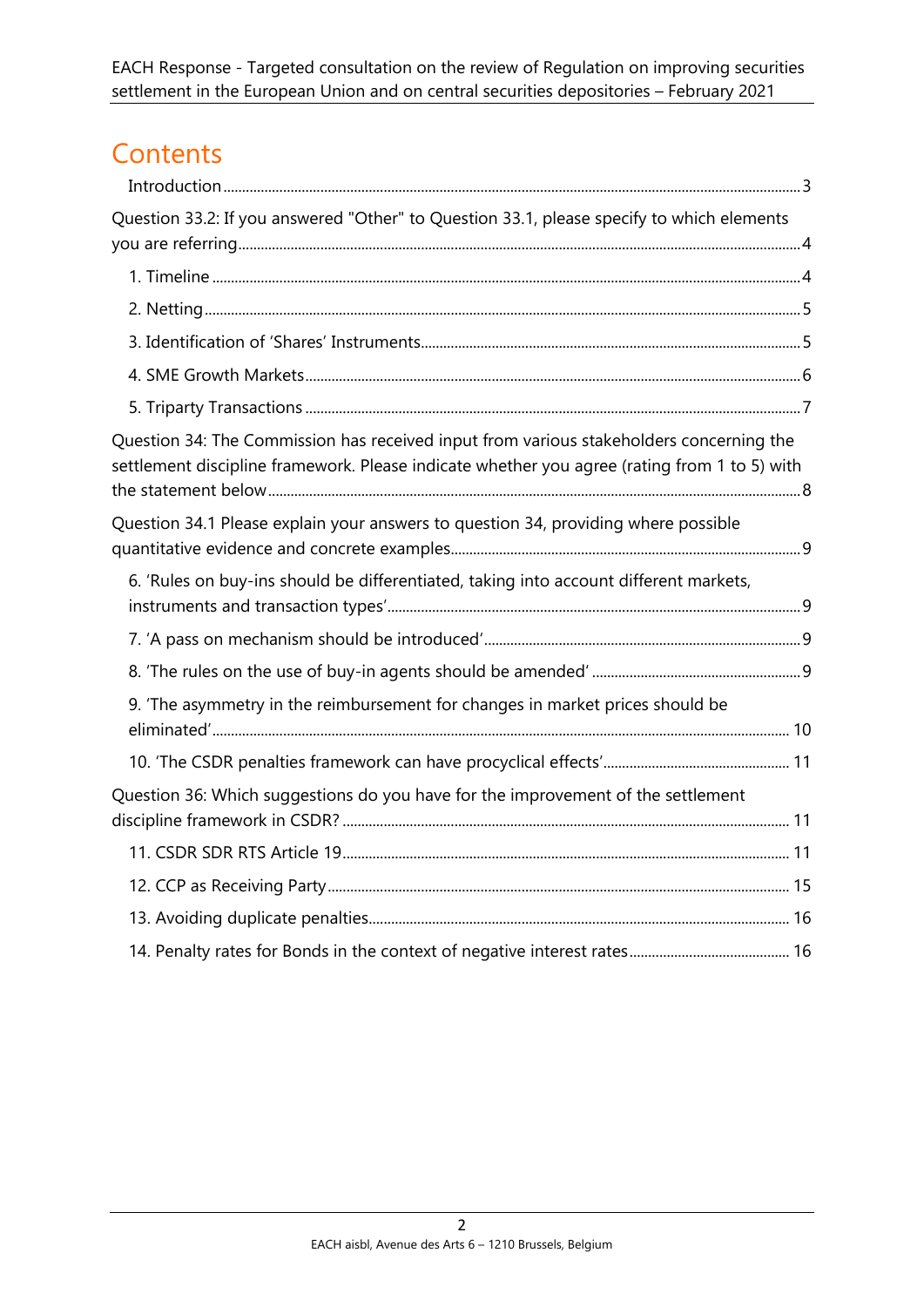# <span id="page-2-0"></span>Introduction

The European Association Clearing Houses (EACH) has represented the interests of Central Counterparties (CCPs) in Europe since 1992. CCPs are financial market infrastructures that significantly contribute to safer, more efficient and transparent global financial markets. EACH currently has 19 Members from 15 different European countries. EACH is registered in the European Union Transparency Register with number 36897011311-96.

EACH appreciates the opportunity to provide feedback to the European Commission targeted consultation on the review of 'Regulation on improving securities settlement in the European Union and on central securities depositories<sup>1</sup> (CSDR). This consultation represents an excellent occasion to address some of the issues raised by the market to ensure that this piece of legislation, and from the EACH point of view its settlement discipline regime, is as robust and efficient as possible.

Our consultation response covers the following subjects related to a variety of parts of CSDR:

- The implementation timeline of CSDR Settlement Discipline Regime (SDR)
- The duplicative penalties system arising due to CSDR SDR RTS Article 19
- How to avoid duplicate penalties
- Netting
- SME Growth Markets
- Identification of Shares Instruments
- Penalty Rates for Bonds in the context of negative interest rates.
- Tri-party transactions

<sup>1</sup> Regulation: EU 909/2014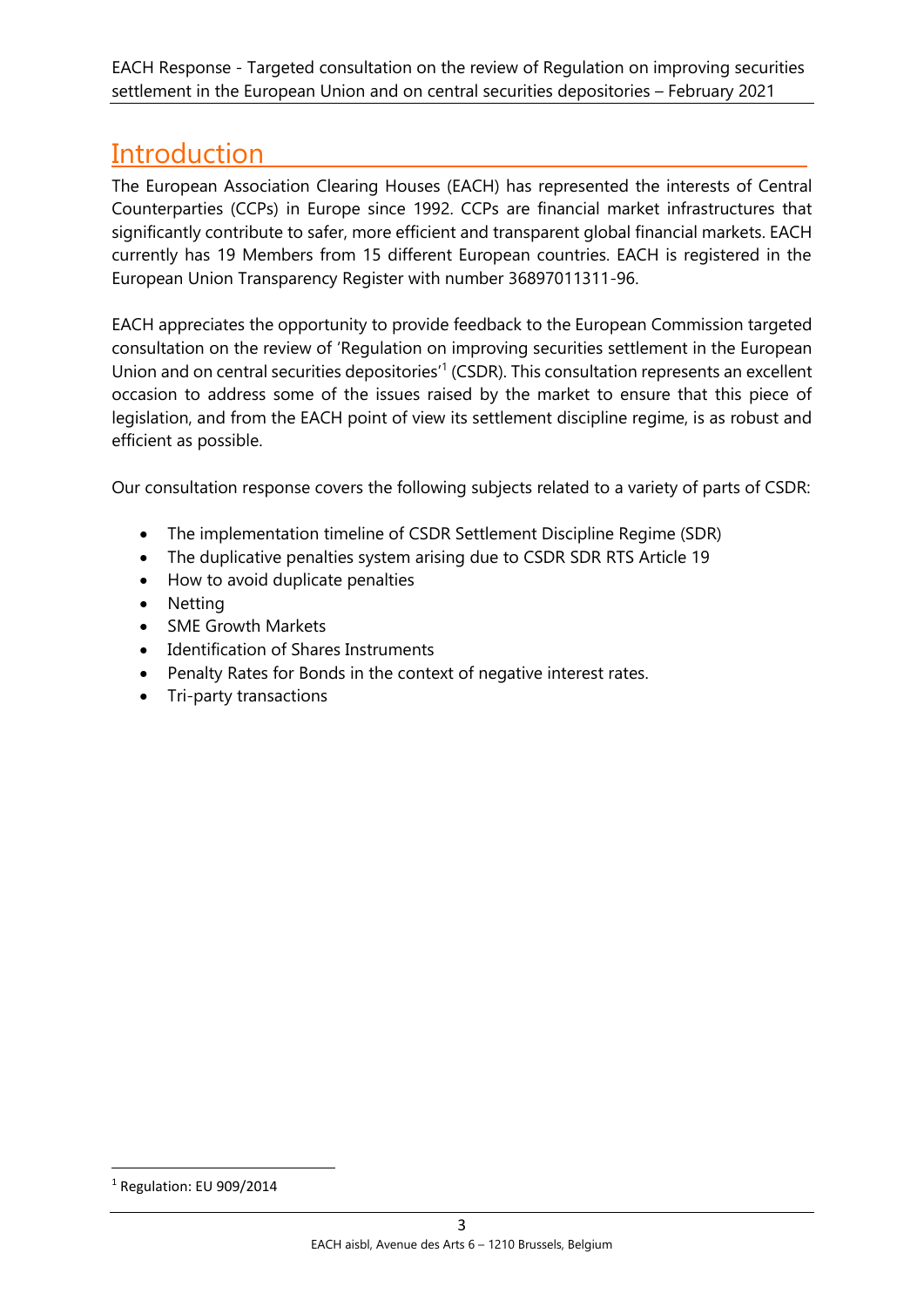# <span id="page-3-0"></span>Question 33.2: If you answered "Other" to Question 33.1, please specify to which elements you are referring

# <span id="page-3-1"></span>1. Timeline

### **Legal Basis**

CSDR SDR

### **Concern**

The Settlement Discipline RTS were due to enter into force on 13 September 2020. There have since been several delays, the latest of which sets the date of entry into force to 1 February 2022. This consultation therefore takes place before CSDR's Settlement Discipline Regime is in force.

EACH is concerned that the market may be implementing a settlement discipline regime that may experience significant change due to this consultation, leading to sunk costs and the implementation of redundant technology. EACH would therefore appreciate clear guidance as soon as possible on whether to continue efforts in implementing the current CSDR Settlement Discipline regime or to halt efforts until the revised settlement discipline framework is finalised.

The potential changes to the legislation also raise concerns regarding the timeline: Should the settlement discipline regime not experience material change, EACH is currently of the opinion that CCPs can meet the current date of entry into force of 01 February 2022.

However, should this consultation lead to material changes based on input provided by market participants, EACH reiterates the concern previously raised that the current implementation date of 01 February 2022 does not give the market sufficient time to implement changes that are agreed as a result of this consultation.

CCPs are of the opinion that they would need 10 months to be able to go live with the current Settlement Discipline Regime by 01 February 2022. An indication on the extent of the changes and therefore the implementation timeline should therefore be given at the latest by end of March 2021.

EACH understands that certain market participants are advocating a delay only for buy-ins. If the European Commission should follow this recommendation, EACH asks the European Commission to consider keeping in place Article 15 of Regulation (EU) No 236/2012 on short selling in force until buy-ins can be implemented. We also advocate that any delays in the entry into force of CSDR SDR provisions are applied equally to the full market (i.e. both the cleared and uncleared space) to prevent an unlevel-playing field.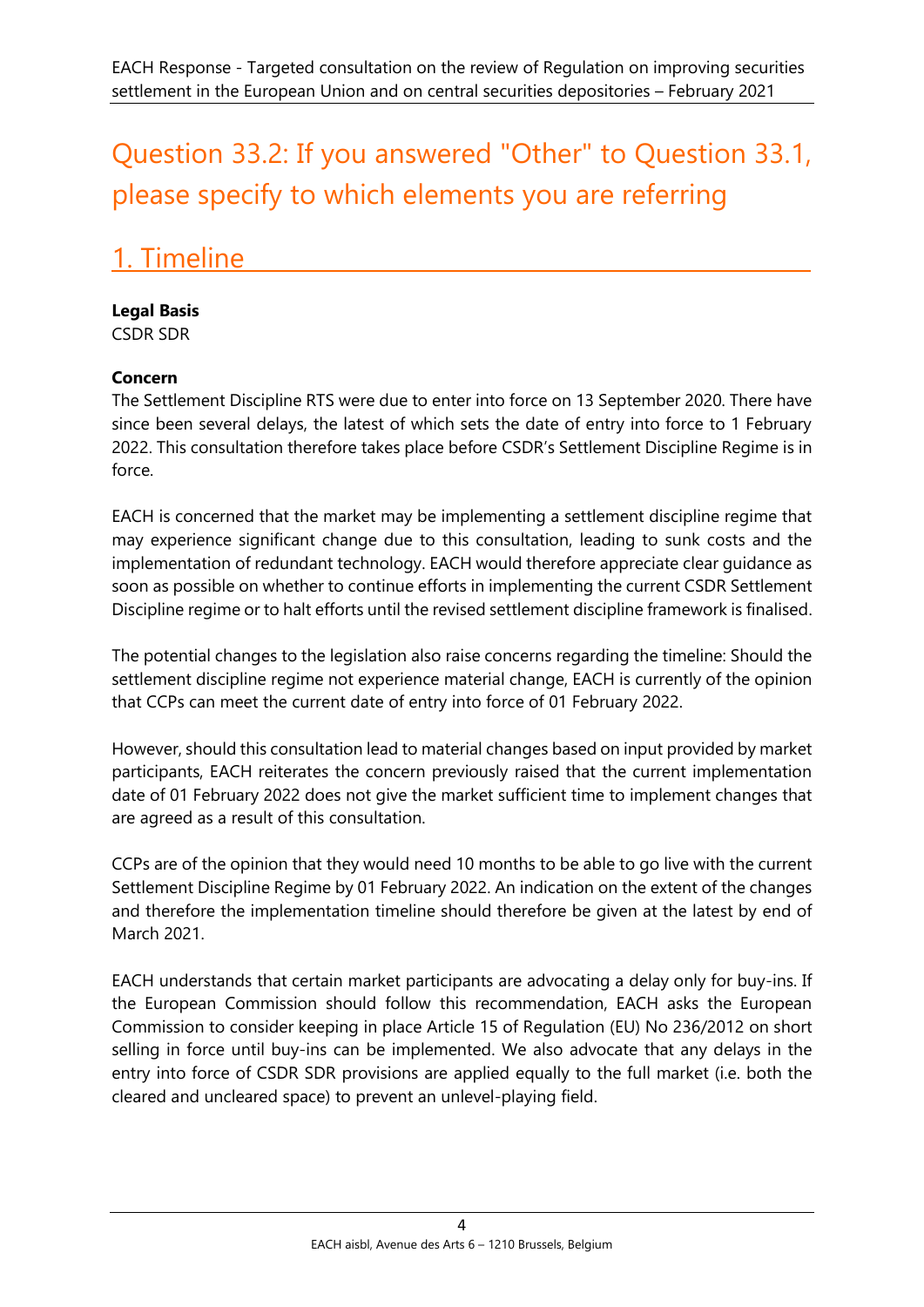#### **Recommendation**

EACH recommends that the European Commission revises the date of entry into force of CSDR's settlement discipline regime depending on the size of the impact of the changes resulting from this consultation, giving market infrastructures and other market participants sufficient time to implement.

An indication on the extent of the changes and therefore the implementation timeline should be given at the latest by end of March 2021, so the market can comply with the settlement discipline regime by 01 February 2022, should the Commission decide not to make any material changes.

In the event that the European Commission decides to delay the implementation of buy-ins alone, EACH recommends a deletion of Recital 78 CSDR, so the current Article 15 Regulation (EU) No 236/2012 on short selling remains in force. We also advocate that any delays in the entry into force of the CSDR SDR provisions are applied equally to the full market (i.e. both the cleared and uncleared space) to prevent an unlevel-playing field.

# <span id="page-4-0"></span>2. Netting

#### **Legal basis**

CSDR RTS Articles 5(3) and 5(4), (a), (b), (c) and (e)

#### **Concern**

The ability of CCPs to multilaterally net transactions for settlement significantly improves settlement efficiency. This netting may involve transactions with parameters containing different values that otherwise are required by the Regulation to be specified on settlement instructions. Such parameters include trade date, transaction type and place of trade.

#### **Recommendation**

We request that it is made clear that CCPs can continue to net to the full extent possible and can provide a suitable value of a parameter of their choice on a settlement instruction where the constituents may not all contain the same value.

The consent for CCPs to do this is not clear in the Regulation. We would welcome either in the Regulation or by a separate formal confirmation that this is the case.

# <span id="page-4-1"></span>3. Identification of 'Shares' Instruments

#### **Legal Basis**

ESMA document 'FIRDS CFI validations' [Reference ESMA70-145-1090], available at [https://www.esma.europa.eu/document/firds-cfi-validations.](https://www.esma.europa.eu/document/firds-cfi-validations)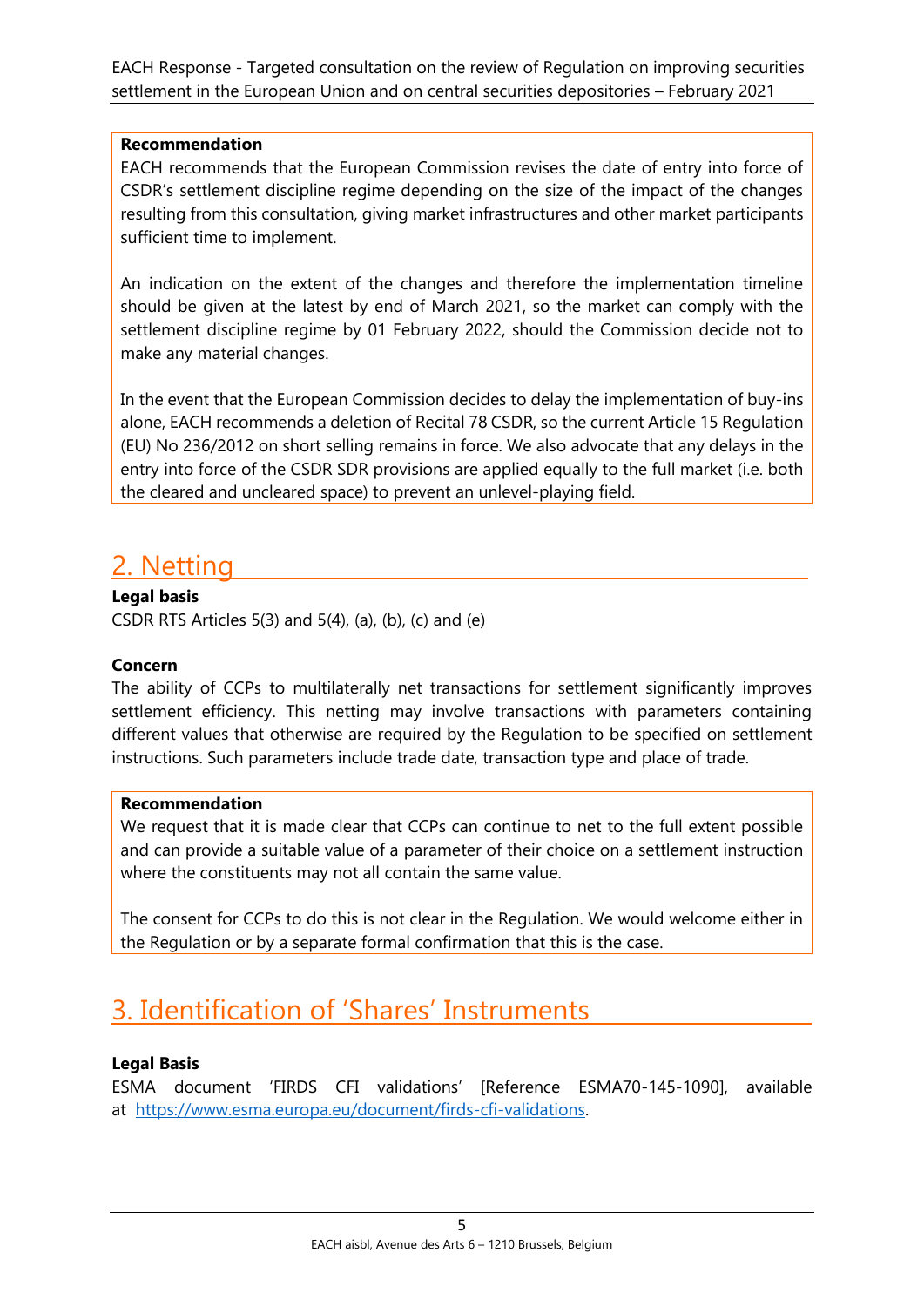#### **Concern**

A clear practical way to ensure consistency of the definition of 'Shares' is required by the market. In line with ECSDA's proposals for use in penalty calculations, EACH suggests that 'Shares' are identified as those instruments classified as 'equities' with CFI codes starting with an 'E', as defined in the ESMA document 'FIRDS CFI validations' [Reference ESMA70-145-1090], available at <https://www.esma.europa.eu/document/firds-cfi-validations>." As such, ETFs, for example, are not shares.

#### **Recommendation**

EACH would suggest the following statement: "'Shares' are those instruments classified as 'equities' with CFI codes starting with an 'E', as defined on the ESMA document 'FIRDS CFI validations' [Reference ESMA70-145-1090], available at <https://www.esma.europa.eu/document/firds-cfi-validations>."

# <span id="page-5-0"></span>4. SME Growth Markets

#### **Legal Basis**

CSDR SDR RTS Article 7(3) second paragraph

### **Concern**

Regarding the identification of SME Growth Markets, we believe the current CSDR text (level 1 and level 2) rightly identifies that the instruments traded on SME markets have special needs, but the exiting text in CSDR is ambiguous. The existing text in Article 7 (3) is formulated:

"Where the transaction relates to a financial instrument traded on an SME growth market the extension period shall be 15 days unless the SME growth market decides to apply a shorter period."

This text can be interpreted in different ways, but there are two main interpretations for when the 15 days should be applied:

- i) That a transaction relates to a trade which has been executed on a trading venue qualitied as a 'SME growth market' [SME market].
- ii) The Financial instrument is traded, implying listing, on a trading venue qualitied as a 'SME growth market [SME market]'

When referring to the 15-day period, it should also be clear that these are 15 **business** Days.

#### **Recommendation**

EACH suggests that Article 7(3) is clarified to ensure the right interpretation.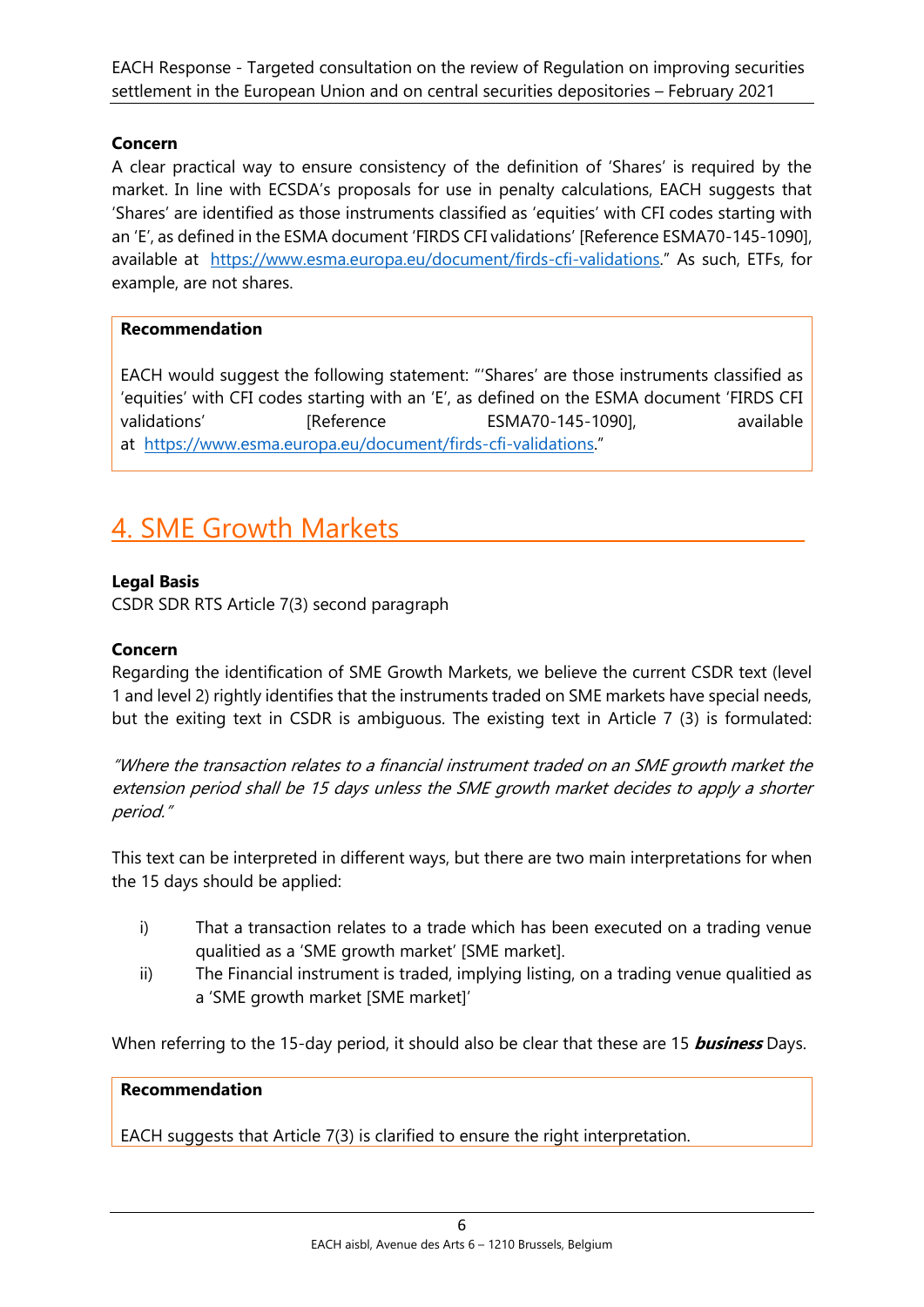# <span id="page-6-0"></span>5. Triparty Transactions

### **Legal Basis**

CSDR SDR RTS Article 13(1)(d)

### **Concern**

EACH believes that the processes which are used by triparty system operators for the settlement of triparty obligations are in many ways significantly different from standard DVP/FOP settlements instructions executed by a CSD. The principal transaction agreed between the parties refer to a general obligation to be collateralised through a delivery of securities appertaining to a pre-agreed basket, and therefore, it does not contain the actual settlement instructions that will be generated subsequently by the triparty agent (TPA). It is the TPA who will generate the settlement instructions that will be sent to the CSD for settlement. Settlement discipline measures should not be applicable to the principal transactions, as these refer to a basket and a general obligation and do not contain specific collateral delivery transactions that can generate penalties or buy-in obligations. The settlement discipline regime (penalties and buy-ins) should apply to each specific settlement instructions generated by the TPA where a concrete ISIN is delivered free or versus payment between the two counterparties.

#### **Recommendation**

A CCP's CSDR obligation in respect of triparty transaction buy in should be limited solely to CSD settlement instructions generated by the triparty operator where the instruction has not been cancelled by the business day following the expiry of the extension period of that CSD settlement instruction.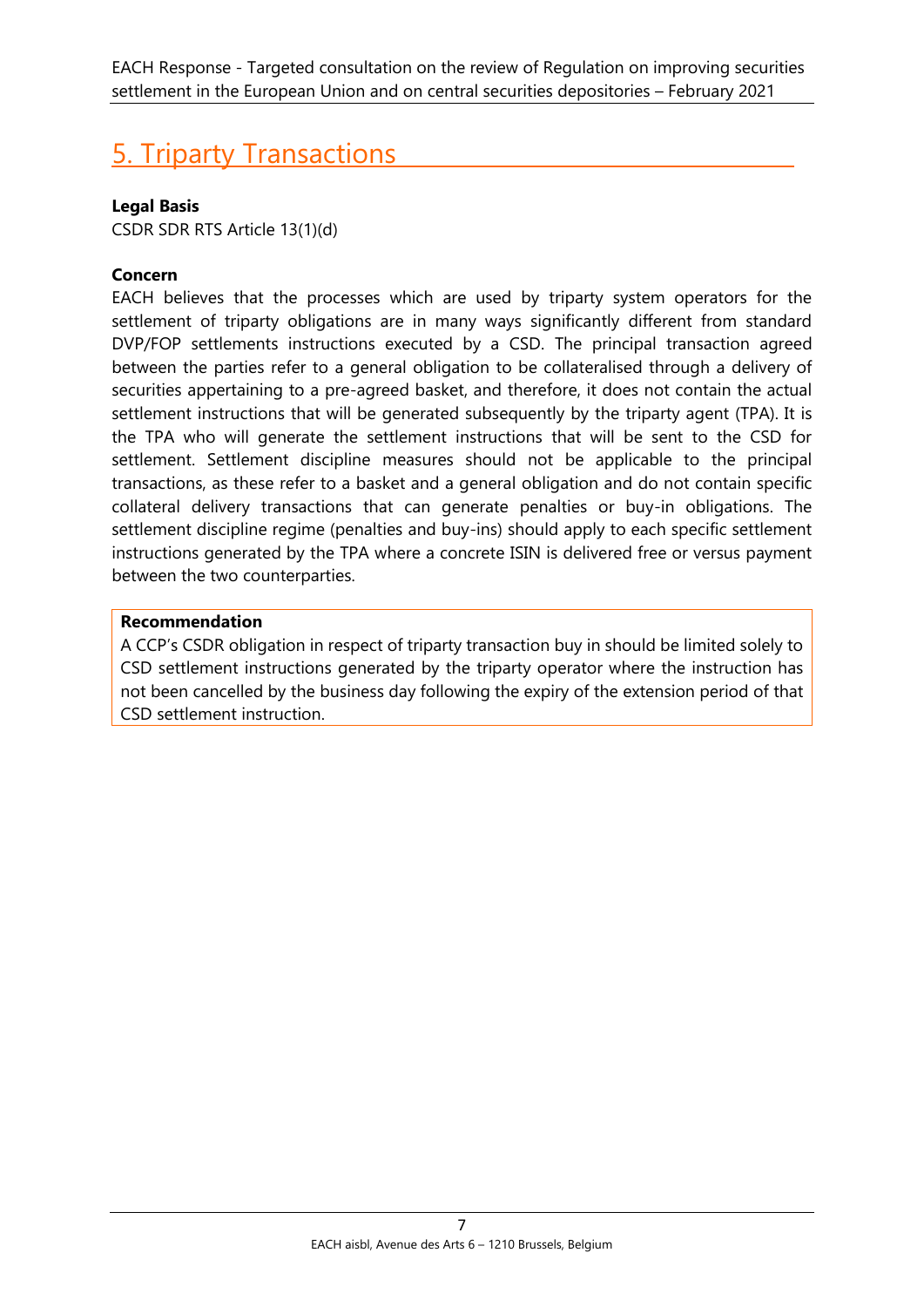<span id="page-7-0"></span>Question 34: The Commission has received input from various stakeholders concerning the settlement discipline framework. Please indicate whether you agree (rating from 1 to 5) with the statement below

|                                                                                                                                       | $\mathbf{1}$<br>(disagree) | $\overline{2}$<br>(rather<br>disagree) | $\overline{3}$<br>(neutral) | $\overline{4}$<br>(rather<br>agree) | 5<br>(fully<br>agree) | No<br>opinion |
|---------------------------------------------------------------------------------------------------------------------------------------|----------------------------|----------------------------------------|-----------------------------|-------------------------------------|-----------------------|---------------|
| should<br>Buy-ins<br>be<br>mandatory                                                                                                  |                            |                                        |                             | X                                   |                       |               |
| should<br>Buy-ins<br>be<br>voluntary                                                                                                  |                            |                                        | X                           |                                     |                       |               |
| Rules on buy-ins should<br>be differentiated, taking<br>different<br>account<br>into<br>markets, instruments and<br>transaction types |                            |                                        |                             |                                     | X                     |               |
| A pass on mechanism<br>should be introduced <sup>2</sup>                                                                              |                            |                                        |                             |                                     |                       | X             |
| The rules on the use of<br>buy-in agents should be<br>amended                                                                         |                            |                                        |                             | X                                   |                       |               |
| The scope of the buy-in<br>regime and the exemptions<br>applicable<br>should<br>be<br>clarified                                       |                            |                                        |                             |                                     | $\overline{X}$        |               |
| The asymmetry in<br>the<br>for<br>reimbursement<br>changes in market prices<br>should be eliminated                                   |                            |                                        | X                           |                                     |                       |               |
| <b>CSDR</b><br>penalties<br>The<br>framework<br>have<br>can<br>procyclical effects                                                    | $\overline{\mathbf{X}}$    |                                        |                             |                                     |                       |               |
| The penalty rates should<br>be revised                                                                                                |                            |                                        |                             |                                     | X                     |               |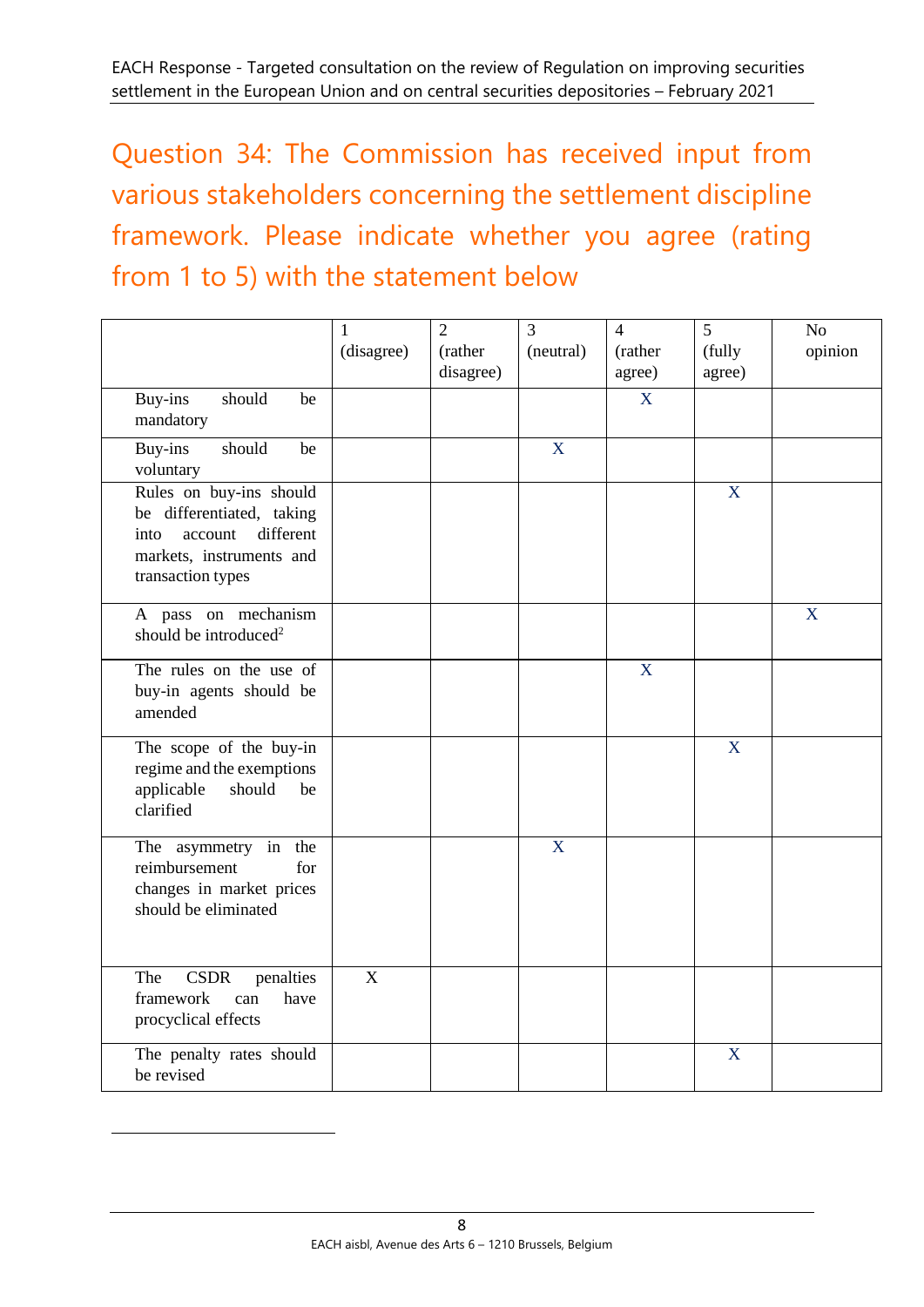| The penalty regime should  |  |  |  |
|----------------------------|--|--|--|
|                            |  |  |  |
| not apply to certain types |  |  |  |
|                            |  |  |  |
| of                         |  |  |  |
|                            |  |  |  |
| transactions (e.g. market) |  |  |  |
|                            |  |  |  |
| claims in cash)            |  |  |  |
|                            |  |  |  |
|                            |  |  |  |
|                            |  |  |  |

# <span id="page-8-0"></span>Question 34.1 Please explain your answers to question 34, providing where possible quantitative evidence and concrete examples

# <span id="page-8-1"></span>6. 'Rules on buy-ins should be differentiated, taking into account different markets, instruments and transaction types'

EACH's view is that trades in subscription rights/rights issues or voluntary Corporate Action events should be fully exempt from buy-ins, due to their limited life span (typically between 10 and 20 days), small market value, and lack of value after they have lapsed. Furthermore, as buyer protection procedures may apply to these transactions, buy-ins would unreasonably interfere with these buyer protection procedures increasing market risk.

### **Recommendation**

We suggest adding a new subparagraph c) to Article 7.4 of CSDR as follows: 7.4.(c) (new) "for failing transactions on securities which are rights or are impacted by buyer protection, the buy-in process referred to in paragraph 3 shall not apply where due to the short life span of the security the buy-in process would be ineffective."

# <span id="page-8-2"></span>7. 'A pass on mechanism should be introduced'

CCPs have already had penalty frameworks in place for years. No adverse effects have been shown during this time.

# <span id="page-8-3"></span>8. 'The rules on the use of buy-in agents should be amended'

EACH aligns with the market view that the current rules are too restrictive. In order to ensure a level playing field between the cleared and uncleared space and avoid unduly de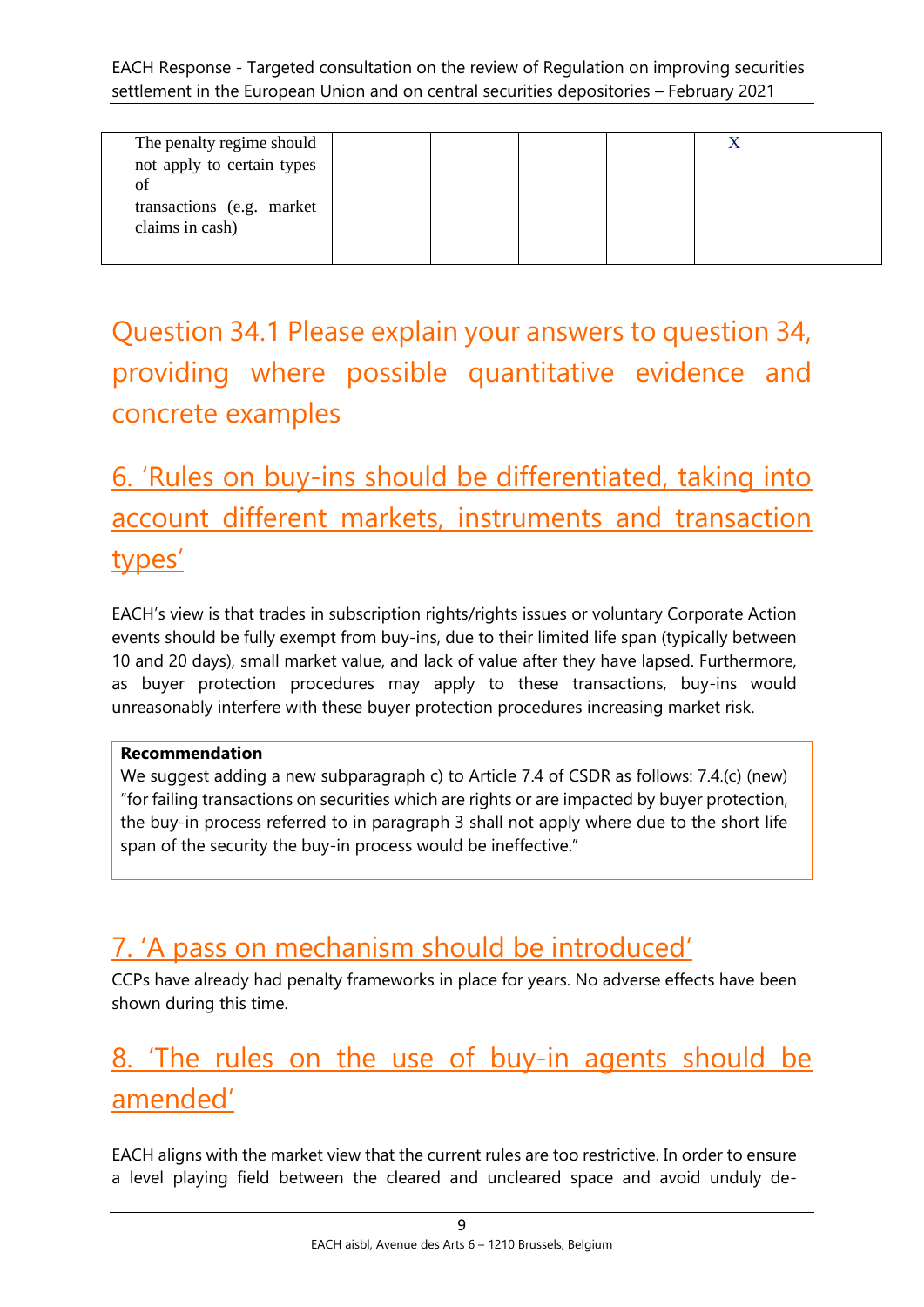incentivising central clearing, the buy-in time frames should be the same for cleared and non-cleared transactions, whether that be Liquid, Illiquid or SME.

**Fixed income -**. Fixed income has been identified as a higher risk for the market as no buy in process is in place today but for equities, CCPs believe this can be achieved and reduce buy in risk in the market. In line with our suggestion in the previous paragraph, EACH suggests that the same buy in regime is applied for the cleared and uncleared parts of the market, i.e. either both parts are subject to the buy in regime or they are not.

**Equity -** Many buy ins today result from non-cleared trades failing for an extended period in the chain. In the Equity space, CCP's currently have a successful buy-in model in place, and the EACH preference would be that the uncleared space aligns with this, to ensure that any cleared activity is not disadvantaged from a lack of buy-in regime in the uncleared part of the market. If this is not possible for cash equities, our preference is that the mandatory buy-in regime for cash equities remains in place for cleared transactions.

#### **Recommendation**

In the case of fixed income instruments, EACH recommends that Article 7(5) clarifies that the same regime is applied for the cleared and uncleared part of the market, i.e. either both parts are subject to the buy in regime or they are not.

In the case of equity instruments, EACH recommends that to ensure a level playing field in the Equity space, Article 7(5) of CSDR is modified to prescribe that buy-ins are applied for uncleared equities.

# <span id="page-9-0"></span>9. 'The asymmetry in the reimbursement for changes in market prices should be eliminated'

EACH is neutral on this point. However, in the event that due to the decreased market value of the financial instruments, the receiving Clearing Member faces a net debit against the CCP, CCPs may address the CCP's short position in the following two ways:

1. Option 1 - To require receiving Clearing Member to pay the cash amount to the CCP without applying the exclusion, on the basis that the exclusion is not intended to apply where the CCP is the failing party (Article 7(11) CSDR).

2. Option 2 - Charge the failing delivering Clearing Member the net debit. Since the receiving Clearing Member is not the cause of the failed delivery of securities, it should not have to carry the loss in market value incurred due to the lack of delivery.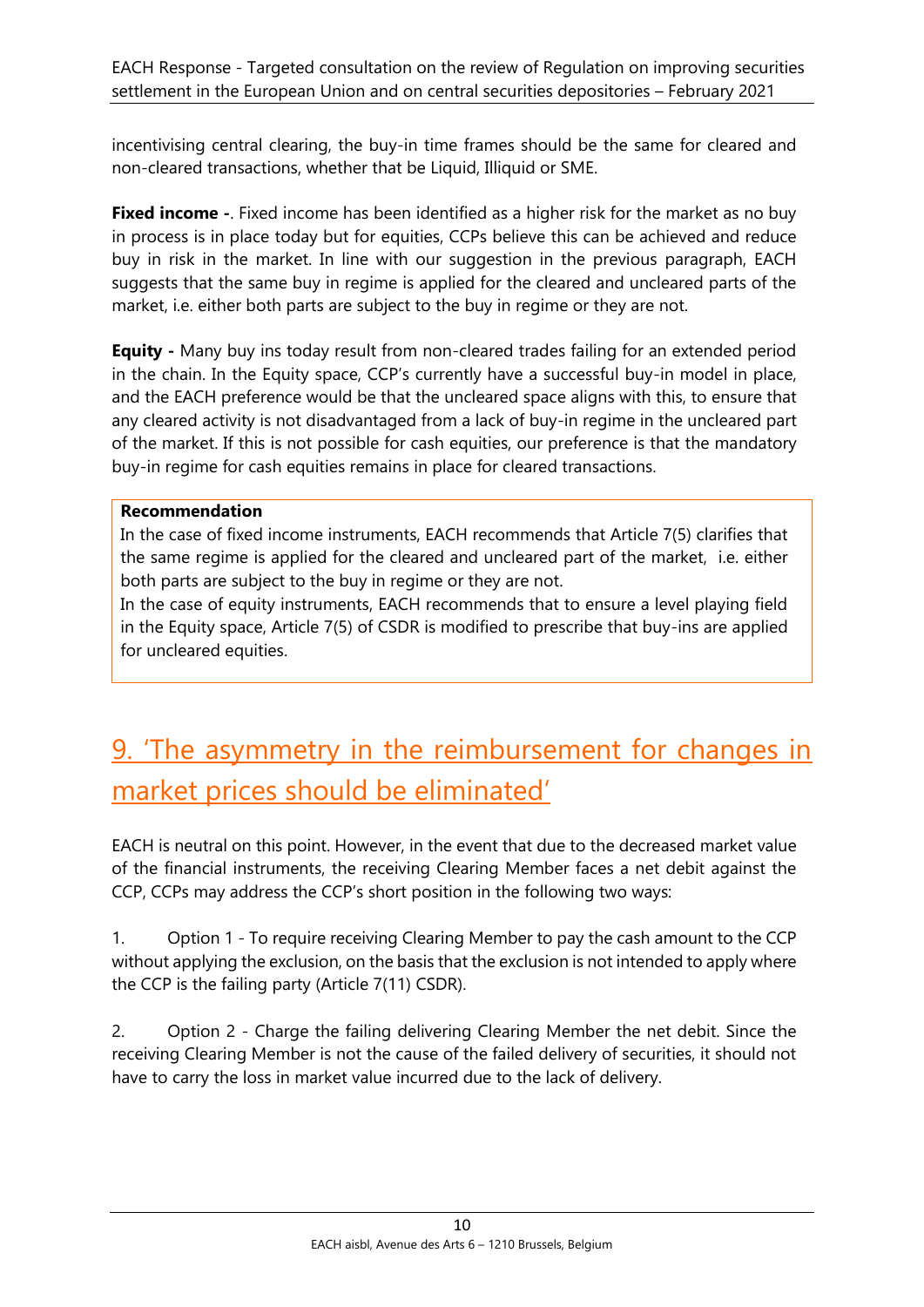# <span id="page-10-0"></span>10. 'The CSDR penalties framework can have procyclical effects'

CCPs already have had penalty frameworks in place for years. No adverse effects have shown during this time.

# <span id="page-10-1"></span>Question 36: Which suggestions do you have for the improvement of the settlement discipline framework in CSDR?

# <span id="page-10-2"></span>11. CSDR SDR RTS Article 19

### **Legal Basis**

CSDR Article 7.11, CSDR SDR RTS Article 19 in combination with CSDR SDR Article 17

### **Concern**

The CSDR Settlement Discipline Regime provides for two separate processes for the collection and distribution of cash penalties depending on whether one of the participants is a CCP (Article 19 SDR) or not (Article 17 SDR). This duality in the SDR RTS text leads to contradictions and unnecessary complications with regard to cash penalties involving CCPs.

In our opinion, the verbatim implementation of SDR RTS Article 19 would be complex, costly, inefficient and unnecessarily duplicative for CCPs, CSDs and the members and participants of both. The coexistence of CSDR RTS Article 17 and Article 19 effectively result in the existence of two parallel, non-perfectly synchronised systems for the collection and distribution of penalties for failed settlements that CSDs, CCPs and their users would have to subscribe to when a single standardised system would achieve the same result in a much simpler and more efficient manner.

The implementation of SDR RTS Article 19 would neither contribute to nor achieve the objective described in Chapter 4.1.2 of the Impact Assessment (Annex IV to the Final Report on draft SDR RTS dated 01 February 2016), namely 'to maintain the appropriate outcome for the penalty mechanism, ensuring that no undue risk is placed on the CCP.'

EACH would like to stress that we are not aware of any market participant who is against this simplification. It is clearly supported here by EACH and we understand is explicitly supported by CSDs and users in their responses to the consultation.

Succinctly, the deletion of SDR RTS Article 19 would resolve many issues of operational risk, legal risk and development cost, as we have presented to you above and in more detail in previous submissions, which have been attached to our response for further reference.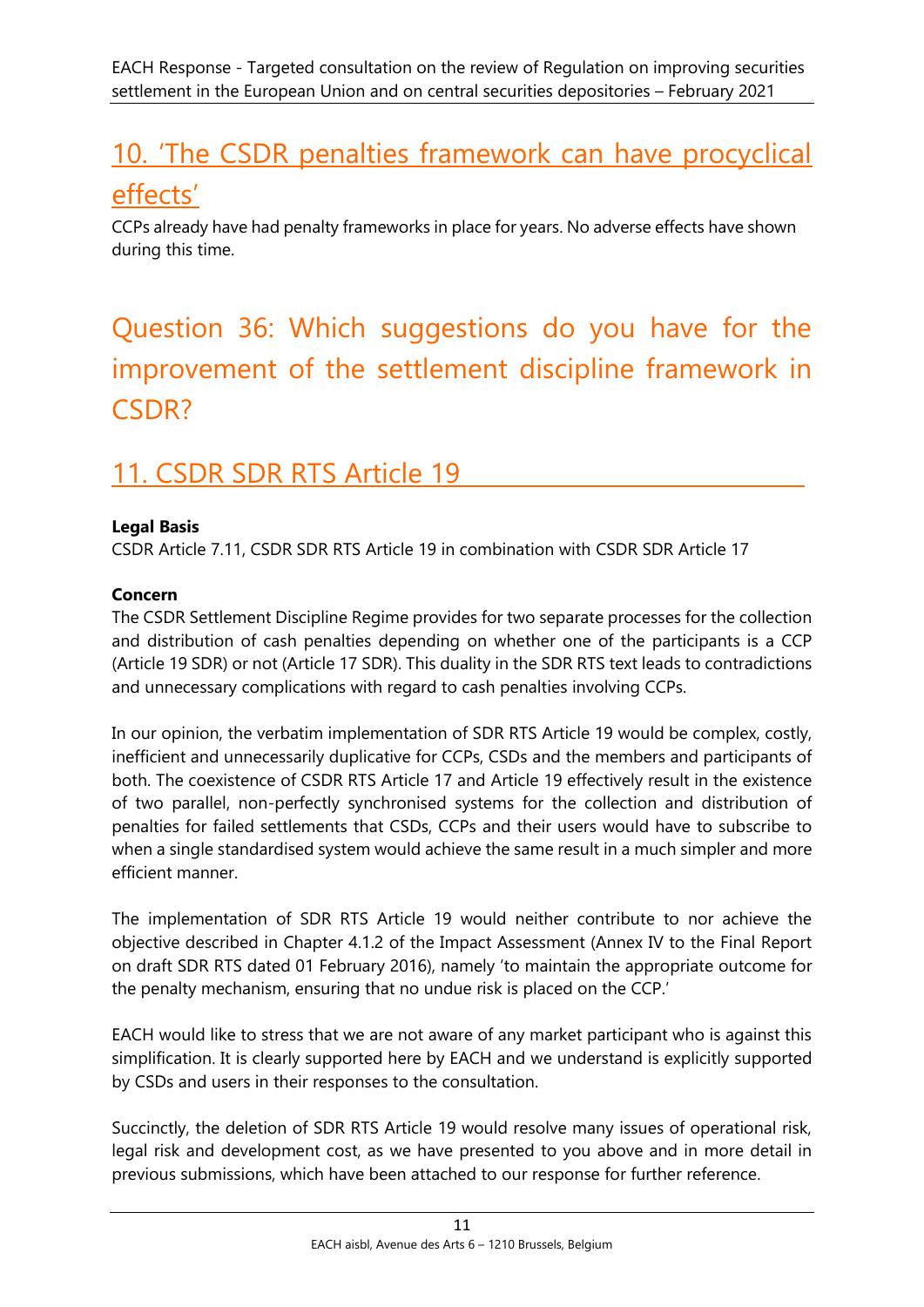EACH therefore makes the below proposals to resolve the unnecessary complexity in the collection and distribution of cash penalties.

The below charts demonstrate the systems as currently provisioned under CSDR SDR, as well as a far simpler option where CSDR SDR RTS Article 19 is removed, and all penalties are collected and distributed under CSDR SDR RTS Article 17. Further to this, we have included a suggestions on how this can be achieved.



*Figure 1 – Penalties process with the application of both CSDR SDR RTS Articles 17 and 19*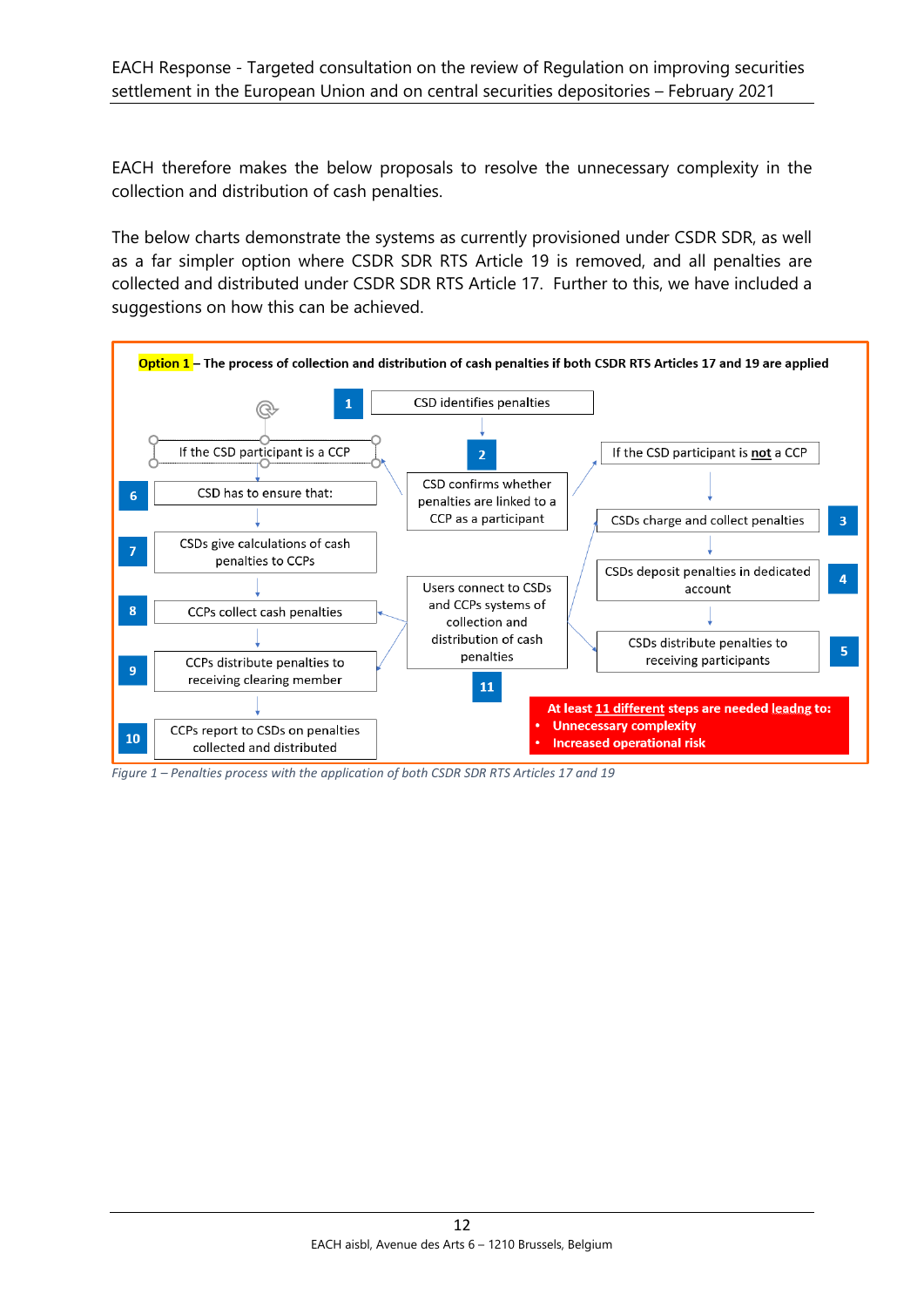

*Figure 2 – Penalties process with the application of only CSDR SDR RTS Article 17*

#### **How can Option 2 in the diagram above be implemented?**

Figure 3 below describes with an example how the collection and distribution of penalties can be done in line with CSDR SDR Art 17 for all transactions, rather than differentiating among transactions and applying CSDR SDR Art 17 and Art 19. This would happen as follows:

- When the clearing member is the CSD participant, the CSD will be charging directly the CSD participant.
- When the clearing member is using a settlement agent, the CSD will charge the CSD participant (i.e. the settlement agent) who will charge (pass-on) the penalty to their client (i.e. the clearing member) as follows:
	- If the clearing member is acting on their proprietary account this would be the end of the chain
	- If the clearing member is acting on behalf of a client of theirs, the CM will passon the penalty to their client.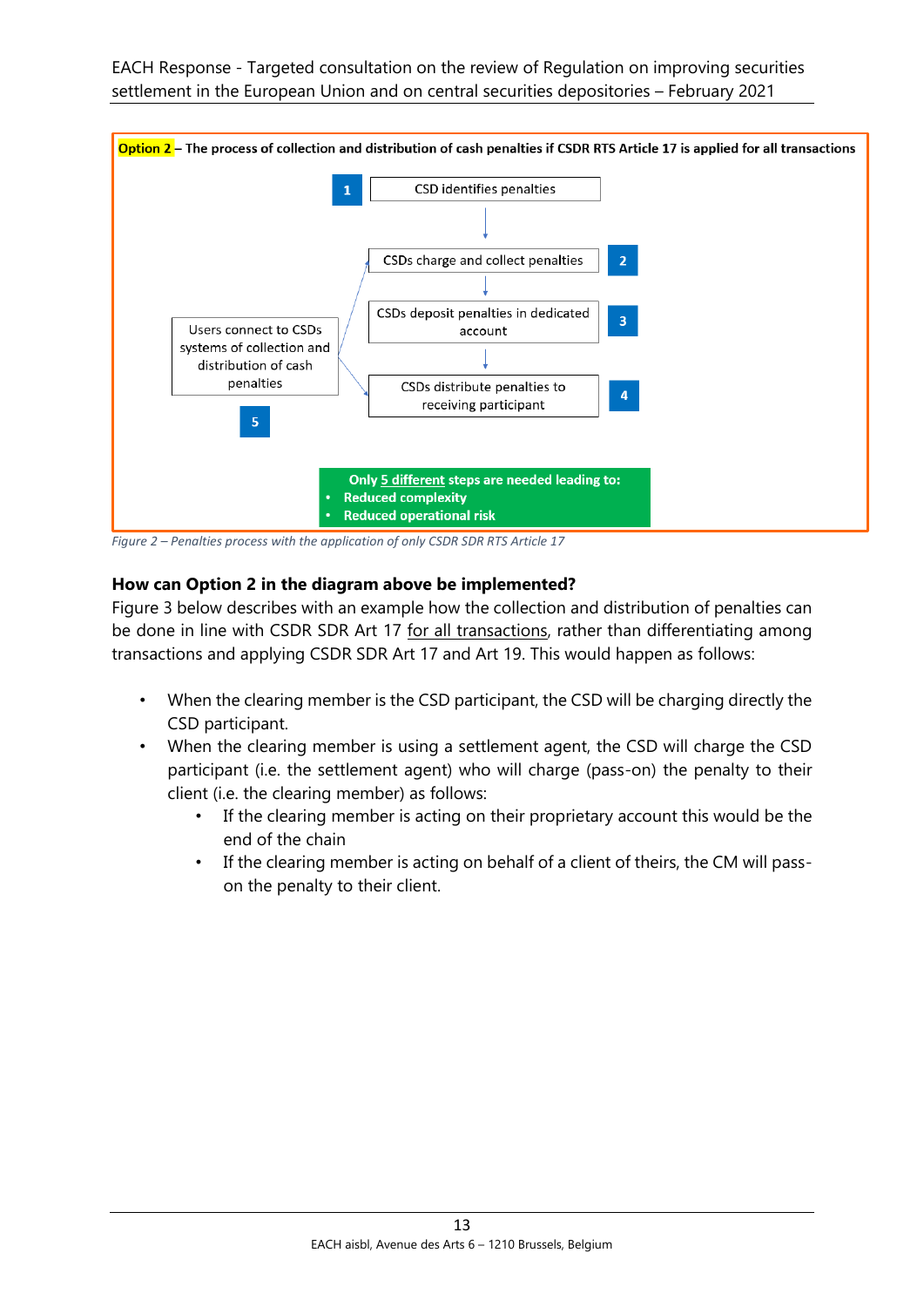

*Figure 3 – Implementation of the penalties collection system under CSDR SDR RTS article 17*

#### **Recommendation**

- **Removal of Article 19 of the SDR RTS** All penalties can therefore be collected and distributed by the CSDs on a single consistent basis with their participants. This resolves many issues of operational risk, legal risk and development cost, several of which have been presented previously. We are not repeating the arguments here as the key point we would like to stress is that we are not aware of any market infrastructure or market participant who is against this simplifying proposal. It is clearly supported here by EACH and we understand is explicitly supported by CSDs and users in their responses to the consultation. We therefore recommend this change on this basis.
- **Avoiding an unjustified net loss for CCPs** There is the potential for the result of the penalty process to leave a CCP with a net loss at no fault of either the CCP or any specific member. EACH therefore recommends adding a new paragraph 11b to Article 7.11 stating: **11b (new)** – **'CCPs shall not incur losses from the application of the second subparagraph of Article 7 paragraph 2. If CCPs incur losses from the application of the second subparagraph of Article 7 paragraph 2, the CCP can establish a mechanism to recover losses.**'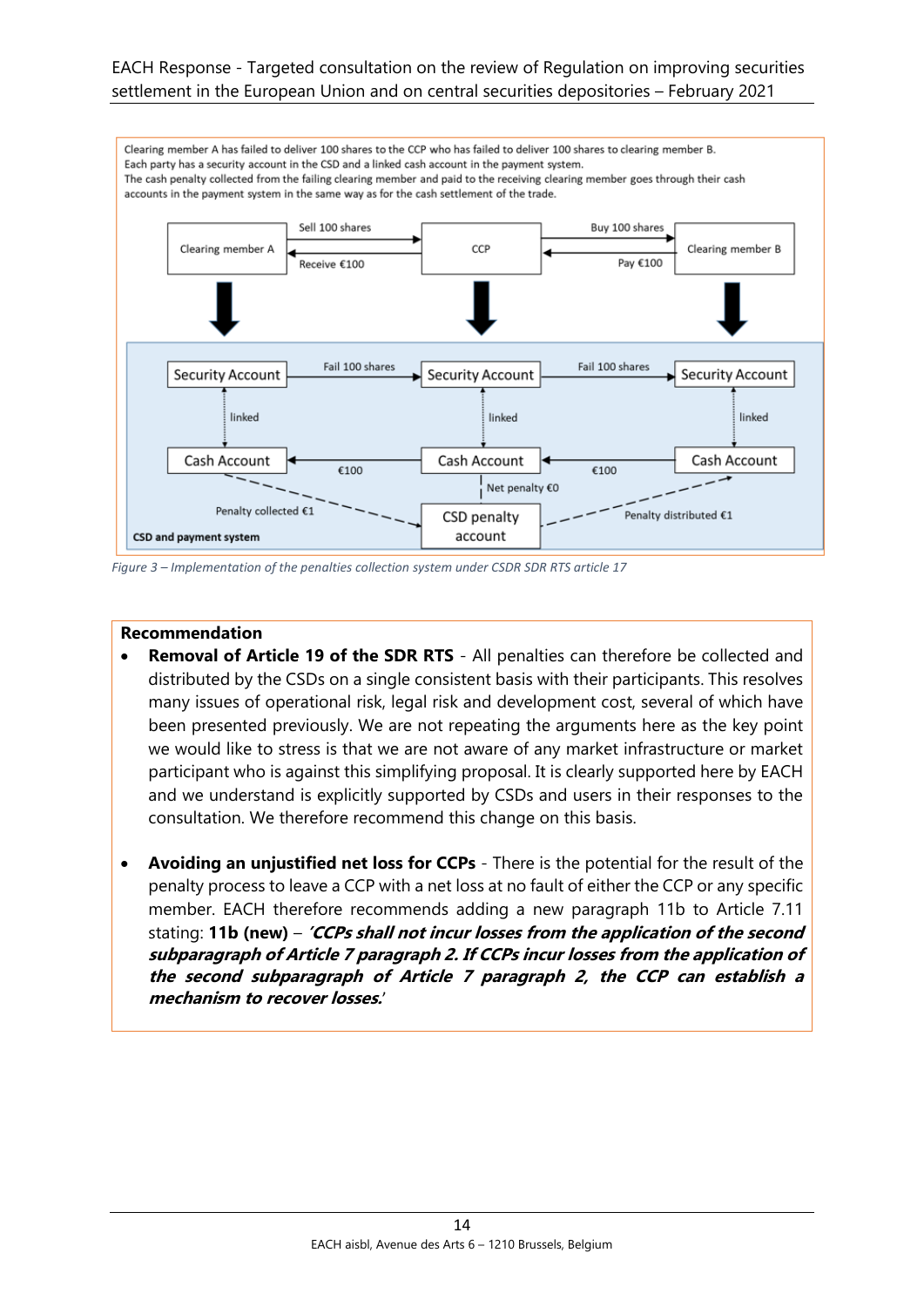# <span id="page-14-0"></span>12. CCP as Receiving Party

### **Legal Basis**

CSDR SDR RTS Article 7(11)

### **Concern**

The CCP is by definition interposed between the receiving clearing member and the delivering clearing member. A clearing member can fail to deliver to a CCP as the receiving party and this may result in the CCP executing a buy-in. No linkage exists between a specific fail to a CCP and any specific delivery or deliveries from a CCP. The buy-in does not change the outstanding delivery obligations of the CCP to its receiving clearing members. Once a CCP has received securities through a buy-in they will be delivered to waiting receiving clearing members through the normal settlement process. Therefore, receiving clearing members need not and should not be referenced in Articles describing a CCP buying-in a failing delivering clearing member.

As the graphic below illustrates, the CCP becomes the receiving party for all delivery obligations, and the delivering party for all receiving obligations. Furthermore, when considering that settlement instructions remain open for varying lengths of time, the relationship between delivering and receiving Clearing Members breaks down even further. Thus, as no receiving Clearing Member can be reliably identified, EACH considers Article 27 SDR fulfilled when CCPs notify the failing counterparty of the impending buy-in.



*Figure 4 - Bilateral trading versus CCP netting*

### **Recommendation**

All references to receiving clearing member in respect of the buy-ins in the RTS should be removed - i.e. RTS 27.1, 27.7, 27.10(a) and the whole second paragraph of 35.1. It should be noted that a literal interpretation of the second paragraph of RTS 35.1 guarantees a loss to a CCP and an unwarranted gain to one or more random receiving clearing members.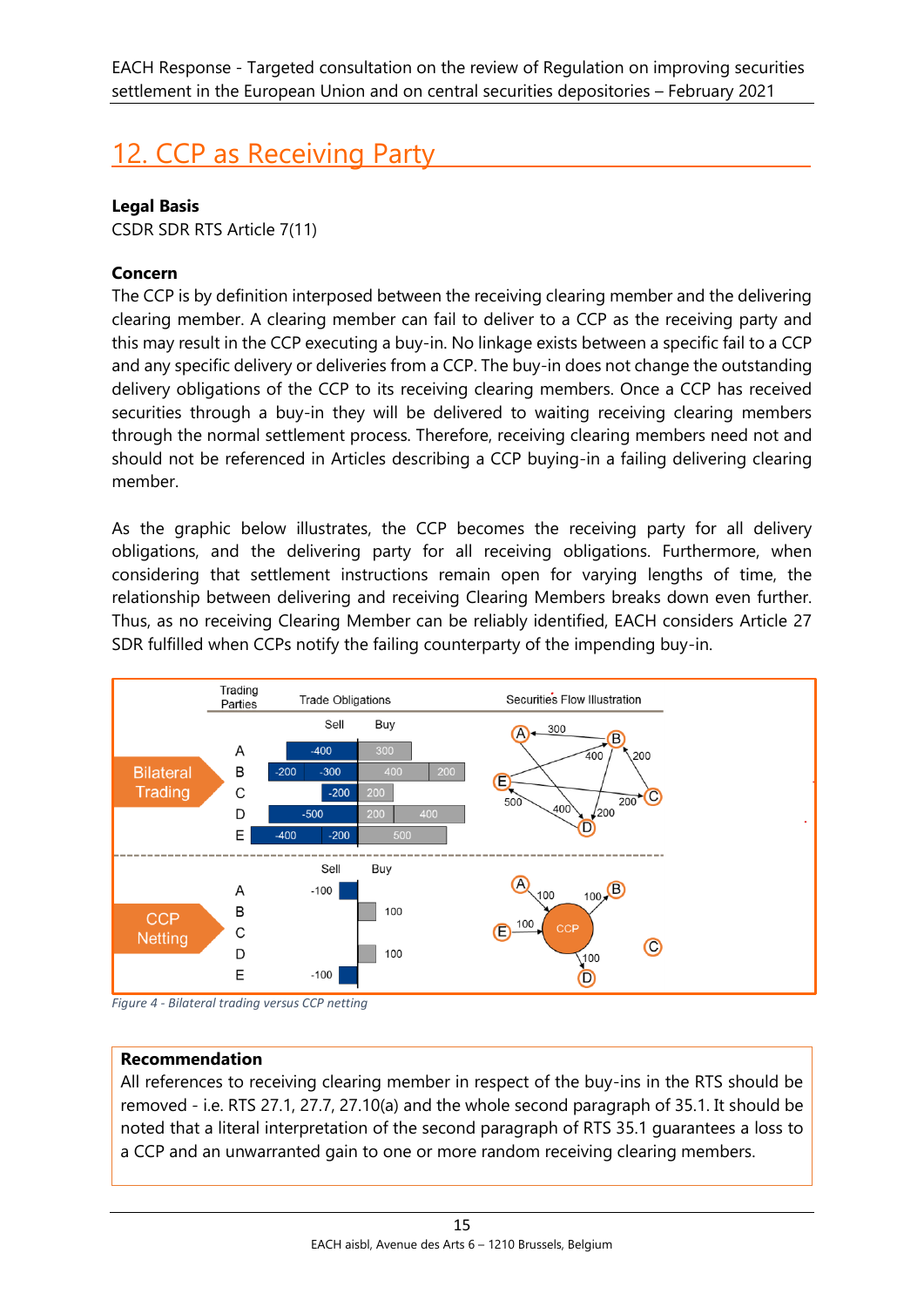# <span id="page-15-0"></span>13. Avoiding duplicate penalties

#### **Legal Basis**

Commission Delegated Regulation (EU) 2018/1229 – RTS Article 16

#### **Concern**

Penalties should not be paid more than once for the same failed obligation. This would be the case if a fail has been charged penalties and that fail is then deleted and replaced by new settlement instructions which represent the same failed obligation. This point is recognised in RTS Article 16(3) paragraph 3 sub-paragraph 2 for partial buy-ins where the reinstructed unbought-in fail is only charged penalty from the date the instruction is entered and not from the intended settlement date. This same situation can arise in other cases, such as splitting a fail into two shapes such that different corporate action elections can be applied to each shape. Equally, manual splitting to achieve partial settlement is the same. Therefore, we recommend that RTS Article 16(3) paragraph 3 sub-paragraph 2 is extended to cover the more general case.

#### **Recommendation**

Modify Article 16.3 with the additional sentence added below (in bold and italics).

3. Where a settlement instruction has been entered into the securities settlement system or has been matched after the intended settlement date, cash penalties shall be calculated and applied as from the intended settlement date.

Where new settlement instructions are entered into the securities settlement system for any non-delivered financial instruments in accordance with Article 27(10), Article 29(11) or Article 31(11), cash penalties shall apply to the new settlement instructions from the day those instructions are entered into the securities settlement system. **Similarly, for other circumstances where a fail on which penalties have already been calculated is deleted and replaced by new equivalent settlement instructions, cash penalties shall apply to the new settlement instructions from the day those instructions are entered into the securities settlement system.**

Where settlement instructions have been matched after the intended settlement date, cash penalties for the period between the intended settlement date and the business day prior to the day on which matching has taken place shall be paid by the last participant who has entered or modified the relevant settlement instruction in the securities settlement system.

# <span id="page-15-1"></span>14. Penalty rates for Bonds in the context of negative interest rates

**Legal Basis** CSDR Article 7(14)